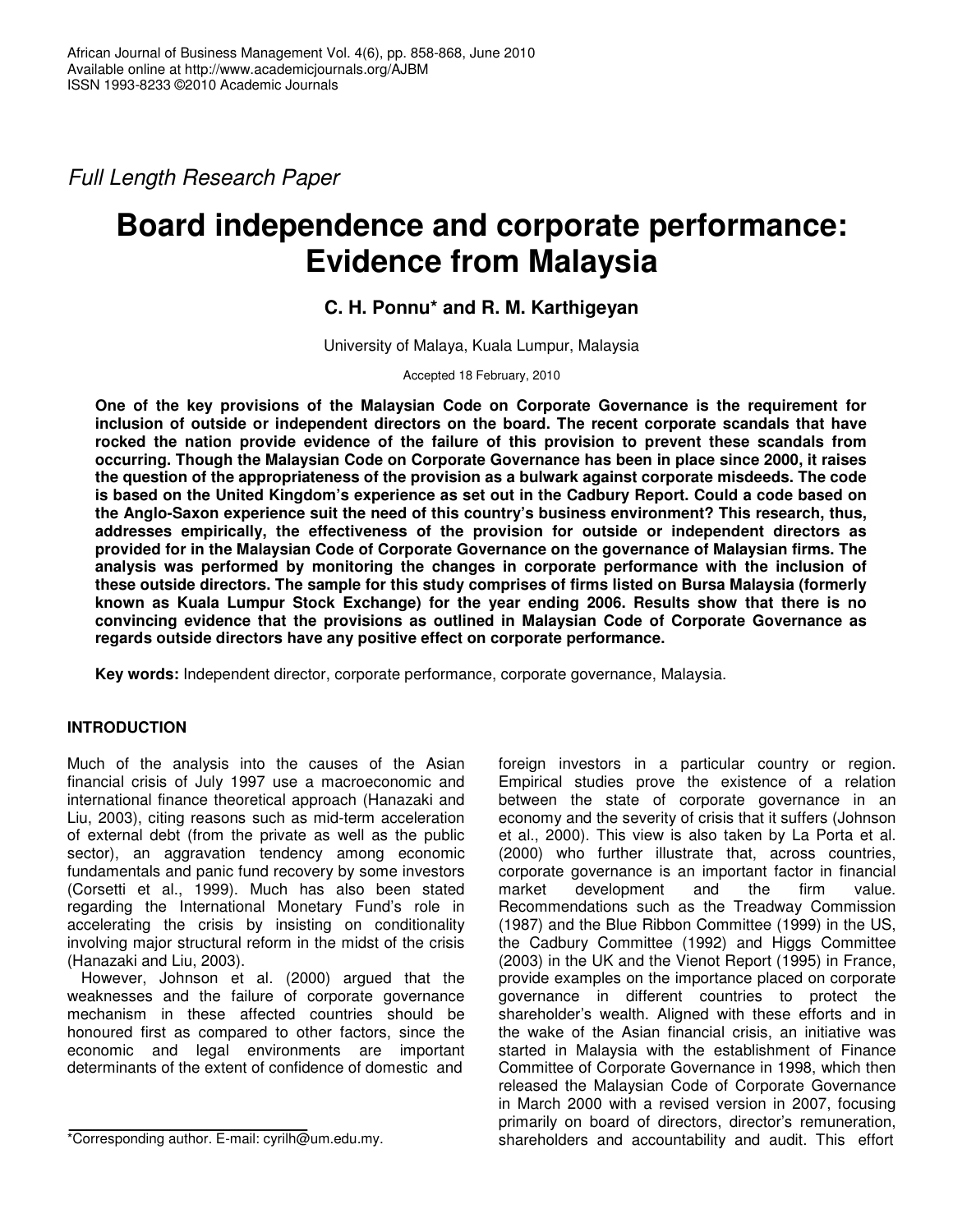shows the importance placed by the Malaysian government on corporate governance. Though the code serves a guideline for effective corporate governance, the hybrid nature of the code makes it prone to misinterpretations and strategic manipulations. This is due the fact that it involves the use of broad principles that are applied flexibly to the varying circumstances of individual companies (Malaysian Code of Corporate Governance, 2001, 2007). The code states:

"It is not proposed that companies should be required to comply strictly with the prescriptions developed. Each company should have the flexibility to develop its own approach to corporate governance. And while the prescriptions establish a sound approach to corporate governance, companies may develop alternatives that may be just as sound. Nevertheless the prescriptions set the standard that companies must measure up to. Such a rule also ensures that the investment community receives an explanation for the company's approach to governance so that it is in a position to support the approach or work to influence change".

Obviously, the code serves only as a guideline to be implemented with the wise discretions of the board members; hence the stance of being an effective measure lies totally on the abilities and judgments of those that make the board. The question is how it is possible for a loosely outlined guideline coupled with the inherent weaknesses in human nature could ensure the integrity of a nation's corporate governance.

The recent heavily publicized accounting fraud involving Transmile Sdn Bhd, together with the failure of the nation's big players like Malaysian Airlines System (MAS) and Perusahaan Otomobil Nasional (PROTON) and also the scandals surrounding corporate figures like Tan Sri Halim Saad and Tan Sri Eric Chia, are just a few of the examples that can be attributed to the ineffectiveness of Malaysian Code of Corporate Governance. The argument on the precise nature of ineffectiveness, though yet to be identified, centered mainly on its implementation. However, the exact suitability of this code to Malaysia's business environment should be studied first. This is because the code was an adaptation of the Hampel report and Cadbury report, which was actually formed based on the corporate governance experience of the United Kingdom to suit it's working and living environment. However, the very nature of business being run in these two countries is different, besides the fact that the diversities could also be felt in different aspect like the political, cultural and legal arenas. This view is also supported by Cheung and Chan (2004), who argued that corporate governance is a product of a complex set of cultural, economic and social issues and

that the governance structures of corporations differ from country to country, it is appropriate that corporate governance guidelines and practice codes be designed and adopted by each constituent country. In the end, corporate governance should produce an environment within each country that corporations identify with and can adhere to in their decision making process (Cheung and Chan, 2004). Certainly, this argument seems to be ignored in this country. The inherent flexibility in Malaysian Code of Corporate Governance (2000) makes effectiveness of its requirements highly questionable. Hence, this study was done to determine whether the requirements outlined in Malaysian Code of Corporate Governance (2000) have any significant impact on corporate performance of Malaysian Public Listed Companies. The study is narrowed down to the requirement on board independency and its supporting elements only. Malaysian Code of Corporate Governance (2000) recommends that to be 'effective'*,* Independent Non-Executive Directors should make up at least onethird of the board membership. The code further explains that they should be able to bring an independent judgment to bear on the issues of strategy, performance and resources including key appointments and standards of conduct. Clearly, the term 'effective' here not only refers to the effectiveness of corporate governance but also to the effectiveness of the strategy, performance and resource managements of a company, which means that the Independent Non-Executive Directors are also held responsible for the firm's performance. However, due to the flexibility of this code, companies can choose to have at least one third Independent Non Executive Directors as recommended or choose to report on why they did not comply with this requirement.

Therefore, this study was done to answer whether this requirement, which was mentioned earlier, adapted from the Cadbury and Hampel report, could actually benefit Malaysian Public Listed Companies in the long run. Besides that, the research also tries to address whether there are other elements that might bear significant impact on the role played by these Independent Non Executive Directors. However, this research is not going to look into all possible elements, rather only on their diligence and motivation as shown in Figure 1. Thus, the following was hypothesized and tested.

## **Hypothesis 1**

 $H<sub>0</sub>$ : There is a significant relation between proportion of Independent Non Executive Director and the corporate performance for Malaysian Public Listed Companies.

## **Hypothesis 2**

 $H<sub>0</sub>$ : There is a significant relationship between the Independent Non Executive Director's diligence and the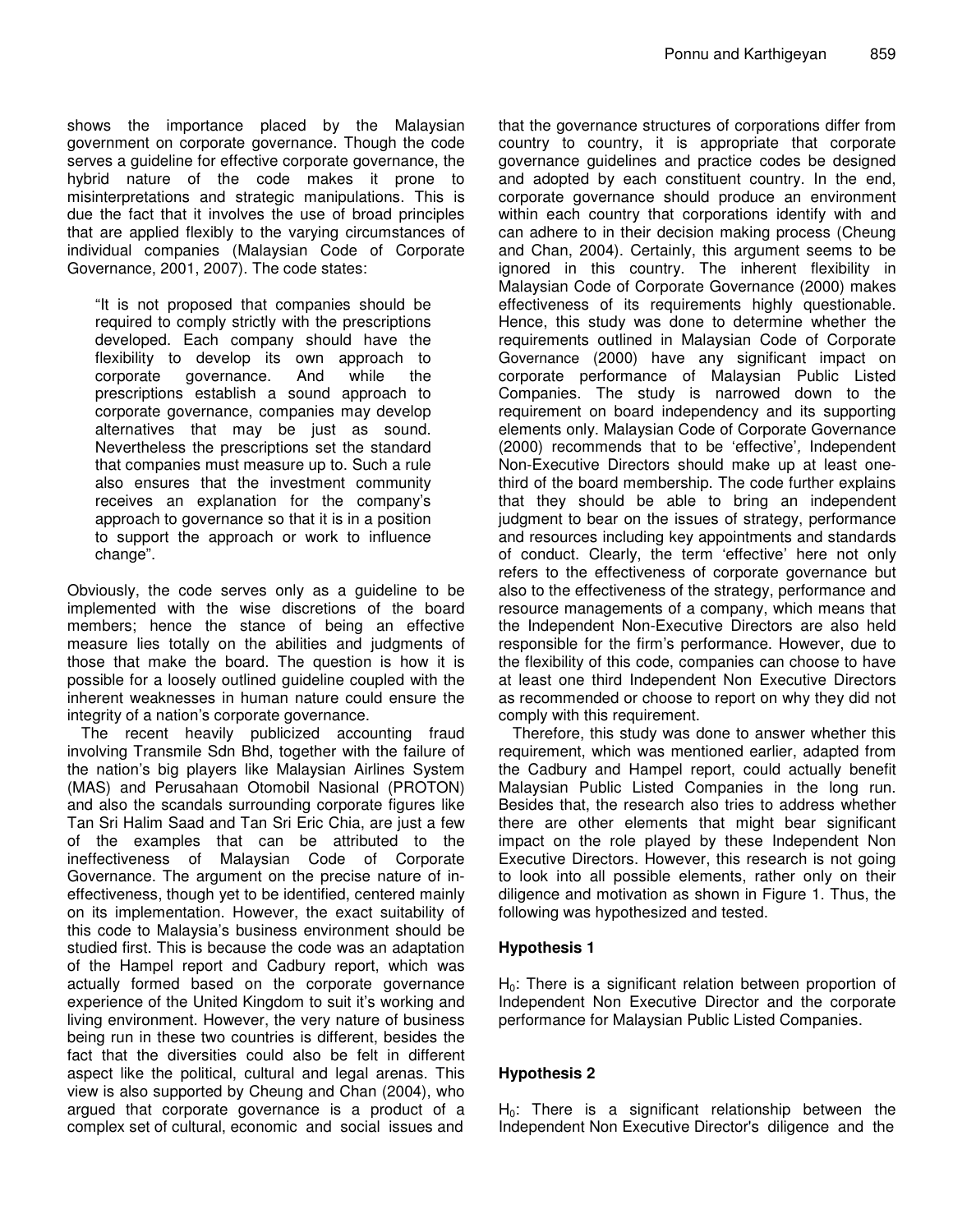

**Figure 1.** Theoretical framework.

corporate performance for Malaysian Public Listed Companies.

## **Hypothesis 3**

 $H<sub>0</sub>$ : There is a significant relationship between the Independent Non Executive Director's motivation and the corporate performance for Malaysian Public Listed Companies.

## **LITERATURE REVIEW**

The board of directors has an important role in alleviating the agency costs that arise from the separation of ownership and decision control in corporations (Fama and Jensen, 1983). Short et al. (1999) also took this view and argued that the board of directors is the central corporate governance control mechanism responsible for monitoring the activities of managers, whilst Jensen (1993) describes the board of directors as the apex of the internal control mechanism in an organisation. Therefore, the sole existence of board of directors is to protect the interests of shareholders from where it receives its authority for internal control (Jensen, 1993). However, a board nominated by insiders, clearly would not be able to perform its supervisory functions properly, as personal relations make critical reflections of corporate policy less likely, given the fact that insiders are subordinates of CEO and they are not in a strong position either to monitor or discipline the CEO, (Daily and Dalton, 1993). However, this could be avoided with the adoption of outsiders in the board who could enhance the board's

monitoring power since they do not hold active role in the company except for their directorship which puts them in the best position to judge managerial decisions objectively (Fame, 1980). This view is also supported by Dare (1993), who believes that the outsiders become effective monitors when they question company's strategies and ask awkward questions, while at the same time being able to provide independent judgments to the board.

Furthermore, according to the agency theory a higher proportion of outsiders on a board can better monitor and control the opportunistic behavior of the incumbent management, thus, minimizing the agency problem and maximizing shareholders' wealth (Fama and Jensen, 1983a, 1983b; Jensen and Meckling, 1976). Therefore, boards should have majority outside directors because a higher proportion of outsiders can strengthen a board's independence, provide greater breadth of knowledge and experiences and enhance the effective functioning of the board (Bacon and Brown, 1973; Williams and Shapiro, 1979). This was supported further by Fama and Jensen (1983), who provide the classic theoretical arguments that independent boards are more objective than nonindependent boards at monitoring the firm.

However, this literature remained unconvinced that the presence of outsiders on the board could actually contribute to the well being of the company in the long run, since there is no convincingly solid evidences that they do improve the company's performance. Most of the empirical researches report contradicting and inconsistent outcomes. Examples of studies reporting a positive association include Baysinger and Butler (1985), who find weak evidence for the idea that firms with a higher percentage of outsiders on the board in 1970 had a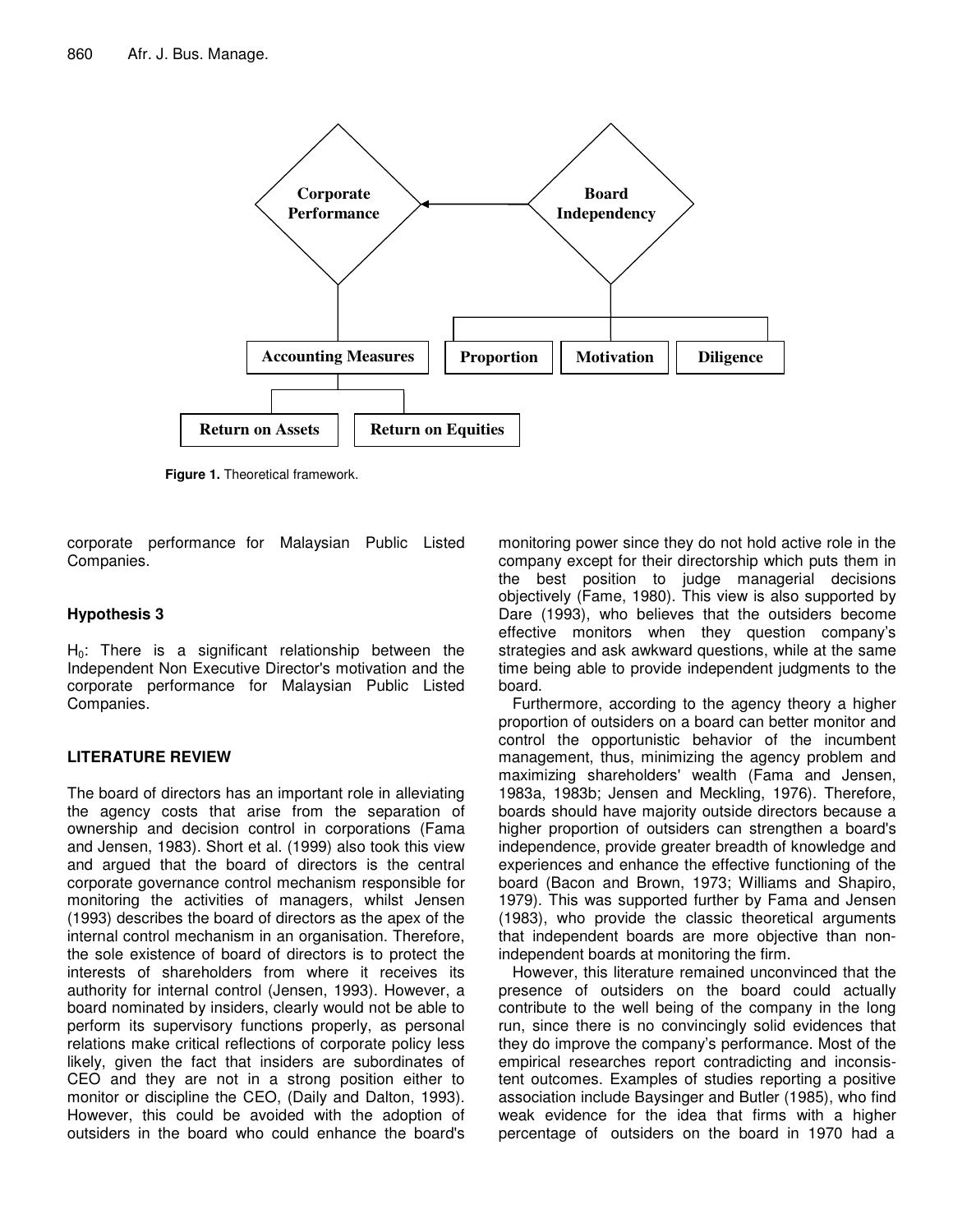higher industry-adjusted return on equity in 1980. Schellenger et al. (1989) also show that outside director representation is positively related to return on assets and on risk-adjusted stock returns. A negative association is reported by Agrawal and Knoeber (1996), who find that more outsiders on the board negatively affect Tobin's q-ratio; they conclude that outsiders are added on boards for political reasons and they reduce performance directly or by proxy for the underlying political constraints that led to their board memberships.

A further study is provided by Bhagat and Black (2002), who conclude that greater board independence is not correlated with various measures of long-term performance. The mixed empirical findings extend to the strategic management literature as well, where Dalton et al. (1998) provide meta-analyses of 54 empirical studies comprising 159 samples and 40,160 observations and conclude that there is still little evidence of a systematic relation between board composition and financial performance. Similarly, Rhoades et al. (2000) found evidence of a small, positive relation but however they added that the inconsistencies in how directors are defined and the ways performance is measured contribute to the ambiguity of results.

The uncertainties was observed with both the marketing and also the accounting measures of corporate performance as Hermalin and Weisbach (1991, 1998), Mehran (1995), Klein (1998) and Bhagat and Black (2002), all report insignificant relationships between accounting performance measures and the fraction of independent directors on the board, while Hermalin and Weisbach (1991) and Bhagat and Black (2002), again found no linkage between the proportion of outside directors and Tobin's Q, return on assets, asset turnover and stock returns. Meanwhile, Fosberg (1989) also finds no relation between the proportion of outside directors and multiple performance measures like sales, number of employees and return on equity.

Westpal (2002) concluded, that after nearly two decades of research by the corporate governance researchers to study the effect of outside directors on the performance find no convincing evidence that board independence enhances board effectiveness.

Due to the lack of consistent and conclusive evidence, corporate governance researchers turned back their attentions to the core of board process to identify the other elements of the board that can determine or contribute to the role and value of non-executive directors (Weir and Lang, 2001). Vafeas (1999) identified board diligence as an important determinant of the board's effectiveness, while Boumosleh (2007) believes that the extent to which directors perform their monitoring role depends on the incentives they receive. This obviously refers to the diligence and the motivation aspects of outside directors as possible elements that could determine the value of outsiders on the board.

DeZoort et al. (2002) suggest that the frequency of

meetings can be a proxy of diligence. Meetings are considered as important proxies for the time directors spend monitoring managerial performance (Vafeas, 1999) and also as an important resource in improving the effectiveness of a board (Coger et al., 1998; Lipton and Lorsch, 1992). Moreover, when boards hold regular meetings, they are more likely to remain informed and knowledgeable about relevant performance of the company leading them to take or influence and direct the appropriate action to address the issue (Blue Ribbon Committee, 1999; Abbott et al., 2003). This view is further supported by Adams (2000) and Vafeas (1999), who suggested that the number of board meetings is actually a very good proxy for the directors' monitoring effort.

Similarly, this literature is faced with unconvincing and inconsistent evidence in regards to the relationship between board meetings and the performance of a firm. Vafeas (1999) finds a negative correlation between the number of board meeting and performance, which means that boards that meet more frequently are, valued less by the market. Vafeas (1999) note that this due to the notion that an increase in board meetings actually is due to poor performance, confirming with Jensen (1993) suggestion that meetings were a reactive response and not a proactive measure. However, Vafeas (1999) also find that boards meet more frequently after crises and thus improving the company's performance. Karamanou and Vafeas (2005) also examine the impact of board meetings on management earnings forecasts and find weak evidence of a positive relationship. This view is also taken by Menon and Williams (1994), who argued that number of meetings is only a rough proxy for activity since it does not provide any indication of the work accomplished during these meetings.

Next, in regards to independent directors' remuneration, a direct relationship is expected between the pay and the corporate performance since the independent directors are also an instrument of the shareholders. This view supported by a number of studies, using different performance measures, which found significant, positive relationship between pay and performance. For example, Ciscel and Carroll (1980) using changes in performance and changes in pay, Main et al. (1995) using accounting measures, Conyon and Leech (1994) and Main et al. (1996) using share price analysis and Jensen and Murphy (1990) using both approaches all found a weak, positive link between performance and executive pay. Harford (2003) on the other hand uses a sample of hostile target firms over the period 1988 and 1991 and finds that directors' financial compensation is relatively small and unlikely to affect board decisions. Meanwhile Hermalin and Weisbach (1998), suggest that the equity-based compensation is a mechanism that aligns directors' interests with shareholder's shareholders' and can motivate directors to increase monitoring. In other words, directors' equitybased compensation leads to more independent boards.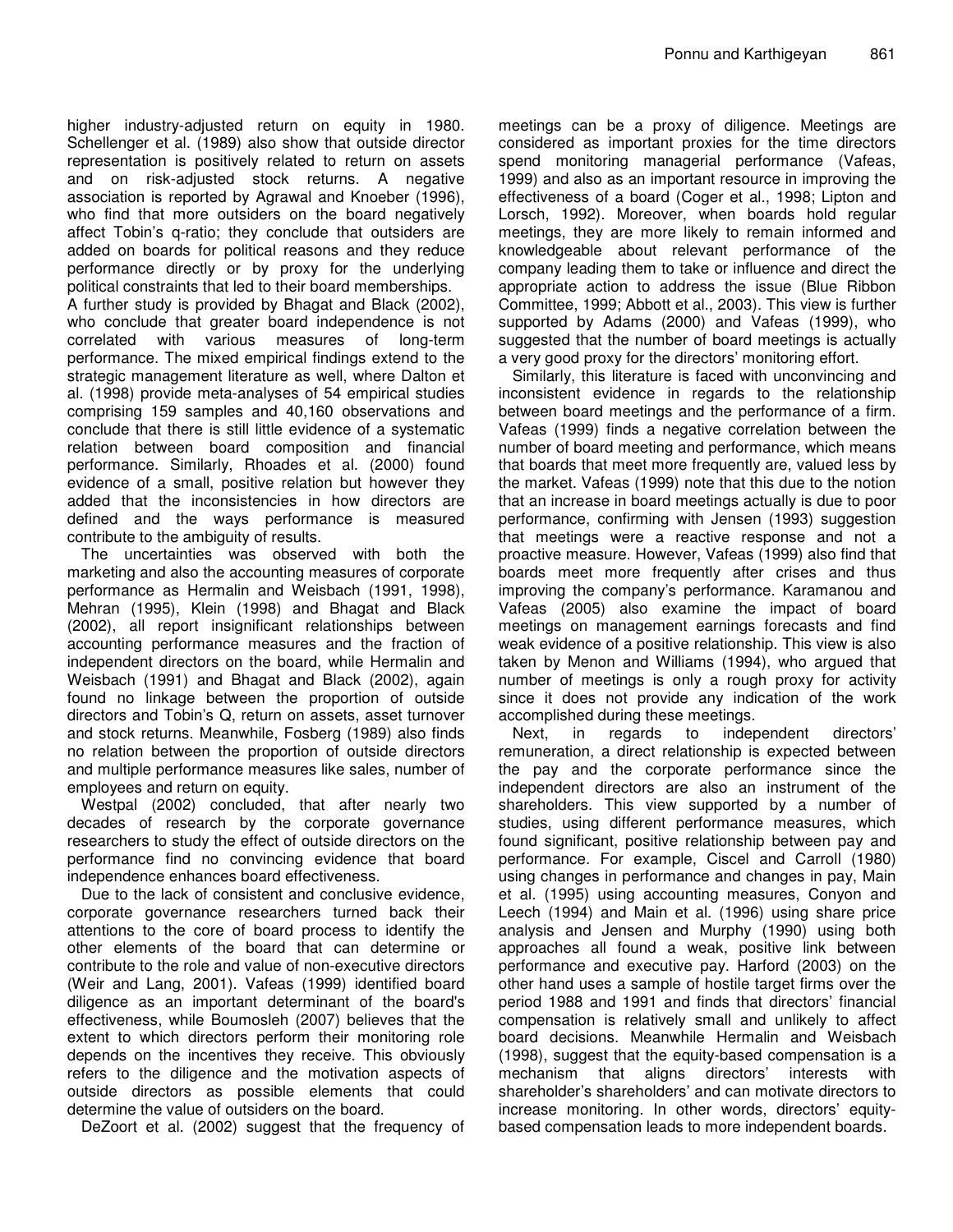However, Fama and Jensen (1983) argued that directors' major motivation is their interest in reputation building and that this incentive is better achieved when director compensation is small. Harford (2003) provides evidence supporting Fama and Jensen's argument.

Clearly, it is hard to determine the exact nature of outsiders' role in a corporate board with all the unconvincing and contradicting evidences from past studies. These studies also fail to highlight the internal elements that could actually influence the contributions of outside directors towards corporate performance. Evidence in regards to their involvement in board meeting together with the compensation paid to them, are also inconclusive. One reason for these uncertainties could be attributed, as argued by Shleifer and Vishny (1997) and Gibson (2003) to the differences inherent in the economic conditions and institutional influences, such as variations in capital markets, political and legal systems that may influence agency costs arising from different ownership structures, thus the effect of corporate governance structures may also be different (Haniffa and Hudaib, 2006).

#### **RESEARCH METHODOLOGY**

#### **Selection of measures**

#### *Corporate performance*

The dependent variable – corporate performance was measured using two accounting proxies: Return on Assets (ROA) and Return on Equities (ROE). As an accounting measure of performance, these two proxies are commonly employed and generally accepted by the corporate governance researchers, though some researcher prefers to use the market measures. The two measures, which represent different perspectives of how to evaluate a firm's financial performance, have different theoretical implications (Hillman and Keim, 2001) and each is subject to particular biases (McGuire et al., 1986). Although accounting measures of performance have been criticized in the past, they have recently been defended on a number of grounds (Bromily, 1986; Jacobson, 1987; Long and Ravenscraft, 1984). These variables are considered robust measures of performance by a number of scholars (Bettis, 1981; Bass et al., 1978). Hence, this research would also be employing the accounting measures of performance to test all the hypotheses. Return on Assets was calculated as the ratio of net income to the book value of assets, while Return on Equities was calculated as net income divided by book value of equity.

#### *Board independence*

The independency of the board was measured through three proxies - the proportion, motivation and diligence of Independent Non Executive Directors.

Proportion of Independent Non Executive Directors was measured as the overall percentage of Independent Non Executive Directors on the board to the board size, while the diligence was measured as the average participations of Independent Non Executive Directors in annual meetings. The proportion on Independent Non Executive Directors was grouped into two categories. The first one for companies that have less than the recommended requirement of at least one third of Independent Non

Executive Directors while the second group for companies that did not comply with this requirement. Meanwhile, the diligence proxy was categorized into three subgroups. Companies that have at least two third average participations of Independent Non Executive Directors in board meeting as 'High' and those with less than one third as 'Low' while the rest as 'Medium'. Finally, the third proxy, motivation, was measured as the average compensation or monetary fees, including salaries and bonuses paid to Independent Non Executive Directors in a year.

#### *Control variables*

Besides the three main proxies of board independency, this study also focused on other elements of a board that could bring significant impacts on firm performance like board size, frequency of board meetings and the industry in which the company was involved. Prior studies have suggested that the size of a board is an important element contributing towards board effectiveness (Jensen, 1993; Yermack, 2004; Dalton et al., 1998). Besides that, empirical studies also have shown that the size of the board is positively linked with the firm's performance (Karamanou and Vafeas, 2005; Haniffa and Hudaib, 2006). Another important element considered was the frequency of board meetings conducted in a year. Though the result from prior studies is inconclusive, the board meeting time is deemed as important resource in pushing a company for an improved performance (Lipton and Lorsch, 1992). Furthermore, according to Vafeas (1999), the frequency of board meetings is a proxy for the time directors spend monitoring managerial performance. The last element considered was the industries in which the companies were involved. Prior studies have indicated that the industry sector is also a significant determinant of a firm's performance (Short et al., 1999).

#### **Sampling design**

The sample was derived from Kuala Lumpur Stock Exchange for the year 2006, with the unit of analysis being the Malaysian Public Listed Companies. A total of 115 companies were sampled covering more than eight different industries from the three main boards of Kuala Lumpur Stock Exchange – the First Board, Second Board and MESDAQ. The sampling was done on a probability basis using the simple random sampling method.

#### **Data analysis techniques**

The statistical analysis was performed using the statistical software, SPSS version 15.0. First, a descriptive analysis was performed to observe the board characteristics of the sample. Then, a normality test was performed to determine that the dependent variables were normally distributed. Kolmogorov-Smirnov normality test was chosen as the appropriate test since the size of sample was larger than 50. Next, a reliability test was performed to determine internal consistency of the corporate performance measure. The consistency of this measure need to be determined first, before any further analysis could be performed, since both of the proxies was manually derived and computed from multiple secondary sources. It was predetermined that the measure will only be accepted if the resulting Cronbach Alpha coefficient is more than 0.60, the threshold recommended by Nunnally (1967) for exploratory research. This was followed with a bivariate correlation analysis to avoid the issue of multicollinearity.

Finally, all the three main hypotheses were tested by comparing their respective means. The first hypotheses were tested through Independent Sample t-Test because of the nominal nature of the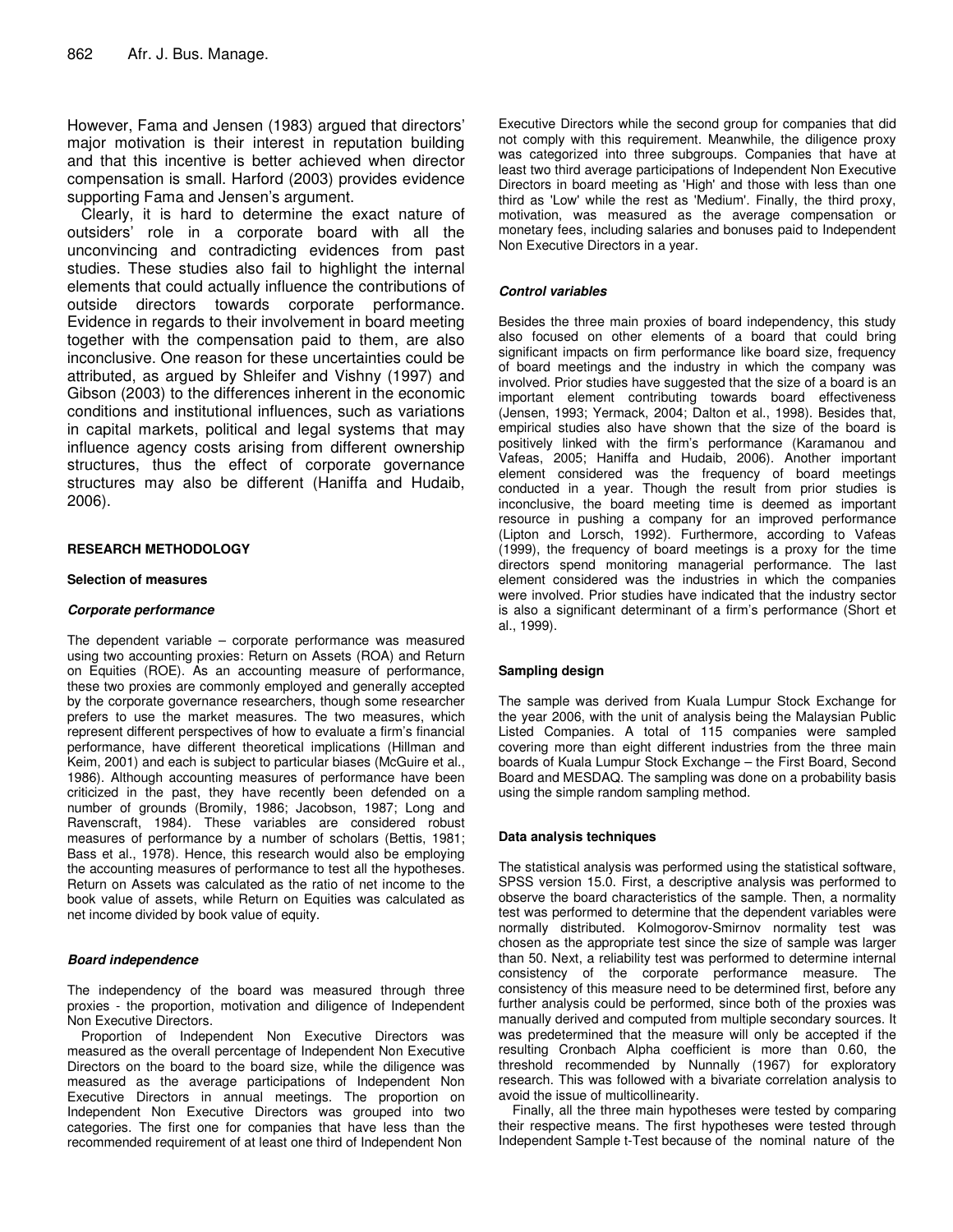independent variable and also because the independent variable had only two levels, that is, "At Least One Third" and "Less than One Third". The second and third hypotheses were tested through multiple One-way ANOVAs. The supporting three hypotheses were also tested using multiple One-way ANOVAs.

## **RESEARCH FINDINGS**

### **Characteristics of the sample**

The sample was derived randomly on a probability basis from the Kuala Lumpur Stock Exchange. Tables 1-7 show the characteristics of the sample. It can be observed from Table 1 that the majority of the sample was represented by companies listed in the First Board with 57.4%, followed by those in Second Board with 31.3%, while the rest at 11.3% in MESDAQ.

The sample was derived from more than eight different industries. The industries were classified as Construction, Consumers Products, Finance, Industrial Products, Plantation, Properties, Trading and Services and Technology. The rest of the minor industries were group together as 'Others'. It can be observed from Table 2 that companies involved in producing industrial products makes up the bulk of the sample at 29.6%, followed at a far distant by companies specializing in consumer products at 15.7%. Third in the hierarchy, resting at 13.9% were the companies whose major business revolved around properties. Following next, with an exact identical representation, were the companies focused on technology and, on the trading and services industry, with 11.3% each, while companies from the plantation, construction and finance industries occupying the lower part of the distribution with the plantation were occupying 5.2%, while construction and finance industries each occupying 4.3%. The rest of the sample, at 5.2% was represented by 'Others'.

An important component of the board's characteristic is board size. The maximum observed size was fourteen while the minimum was four, with an average size of 7.15. As shown in Table 3, the majority of the companies, at 46.1% had a board of size between 4 to 6, followed closely by board of size between 7 to 9 at 40.9%, with a minority of 10.4% had board of size between 10 to 12 while the remaining 2.6% of the companies had board of size between 13 to 15.

In regards to the proportions of Independent Non Executive Directors, it can be seen from Table 4 that a huge majority, at 80% complied with the requirement set by Malaysian Code of Corporate Governance, by having at least one third Independent Non Executive Directors on their boards. The average representation of Independent Non Executive Directors on the board was 40%, with minimum representation being 16.67% and maximum being 75%.

Most companies were seen having between three to six meetings in a year. It can be seen from Table 5 that 51.3% of companies sampled, conducted between five to

six meetings per year and 36.5% of them having between three to four meetings per year. Only 3.5% had one to two meetings in a year with another 2.6% had nine to ten meetings, while the rest, at 6.1% had seven to eight meetings per year.

In regards with the Independent Non Executive Directors' participations in the meetings, it can be seen from Table 6 that almost all of them, at 91.3% show high level of participation. Only 6.1% of these companies had medium participations, while the rest, a small minority, at 4.3% had low participations by their Independent Non Executive Directors in all meetings conducted in the year 2006.

Based on the five predefined remuneration ranges, it can be seen from Table 7 that majority of the Independent Non Executive Directors, at 74% were being paid an average remuneration fees of RM50, 000 and below. A detailed breakdown showed that the majority of 38.3% were getting paid between RM25, 001 to RM50, 000 per annum while another 35.7% were getting paid between RM25, 000 and below. Another 12.2% of the companies were paying between RM50, 001 to RM75, 000 per annum and a small portion, at 6.1% were paid a huge sum between RM75, 001 to RM100, 000 per annum. The rest of the companies were having really good remunerations packages – which exceeded RM100, 000 per annum. 9.6% of the companies sampled were seen providing this luxury.

## **Analysis of measures**

## *Normality test*

The Kolmogorov-Smirnov normality test (Table 8) revealed that both corporate performance measures were not normally distributed with the significant values for both Return on Assets and Return on Equities were less than 0.05. In general, significant values less than 0.05 is considered as good evidence that the data set is not normally distributed.

Since both of the measures were slightly skewed, a logarithmic (base 10) transformation was performed:

Return on Assets =  $Log<sub>10</sub>$  (Return on Assets); Return on Equities =  $Log_{10}$  (Return on Equities);

Another normality test (Table 9) revealed that the transformed measures both produced normal distributions with significant values well above 0.50. (Return on Assets p=0.200; Return on Equities p=0.200).

Furthermore, the values for the skewness and kurtosis were both within the permitted range of below two. This provides more concrete evidence that the transformed values were normally distributed.

## *Consistency assessment*

Next, it was observed the Cronbach Alpha coefficient for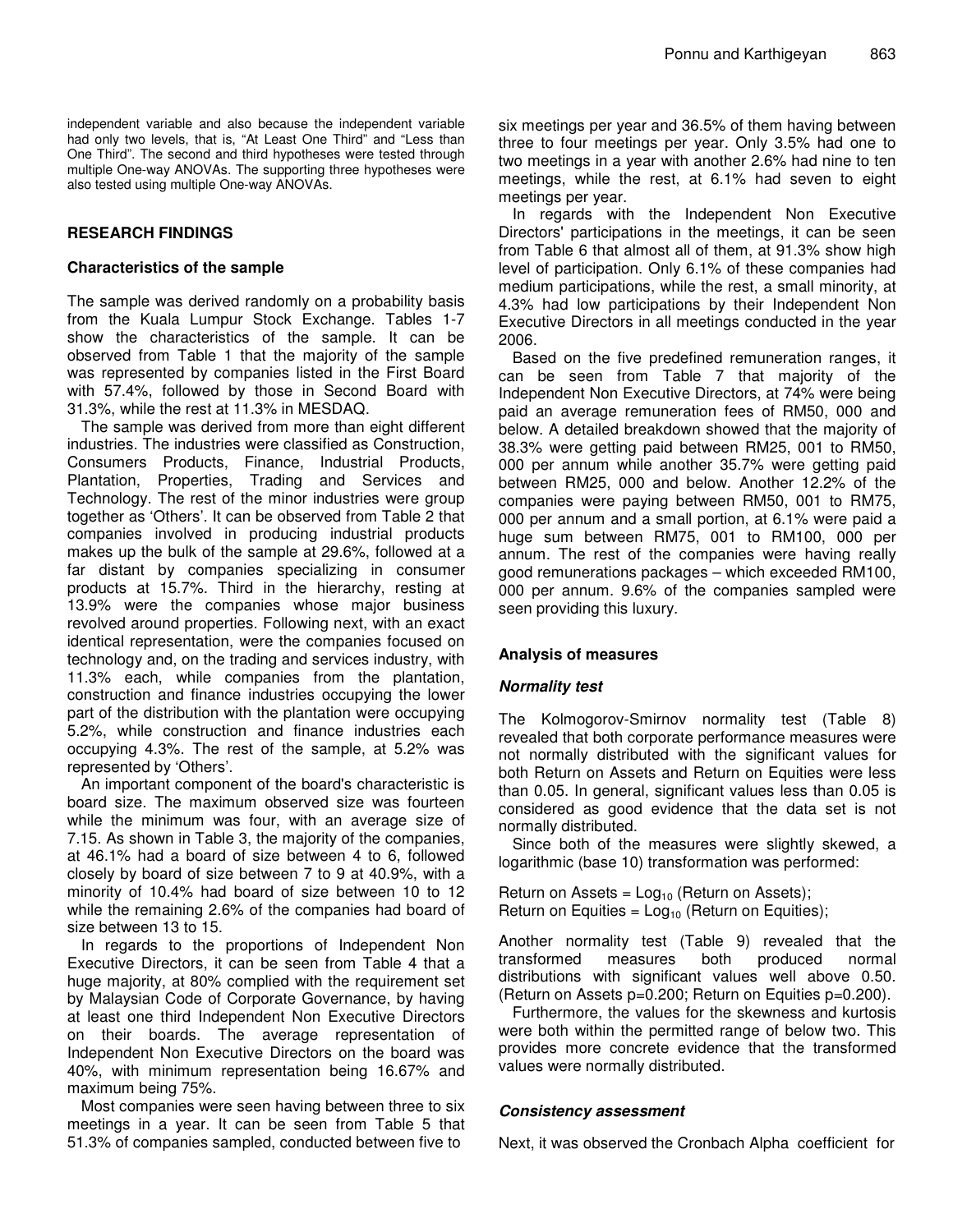| Frequency | <b>Percent</b> |
|-----------|----------------|
| 66        | 57.4           |
| 36        | 31.3           |
| 13        | 11.3           |
| 115       | 100.0          |
|           |                |

**Table 1.** Characteristics of the sample: Board listings.

|  | Table 2. Characteristics of the sample: Industries. |  |  |
|--|-----------------------------------------------------|--|--|
|--|-----------------------------------------------------|--|--|

| <b>Industries</b>           | Frequency | <b>Percent</b> |
|-----------------------------|-----------|----------------|
| Construction                | 5         | 4.3            |
| Consumer products           | 18        | 15.7           |
| Finance                     | 5         | 4.3            |
| Industrial products         | 34        | 29.6           |
| Plantation                  | 6         | 5.2            |
| Properties                  | 16        | 13.9           |
| <b>Trading and Services</b> | 13        | 11.3           |
| Technology                  | 13        | 11.3           |
| Others                      | 5         | 4.3            |
| Total                       | 115       | 100.0          |

**Table 3.** Characteristics of the sample: Size of boards.

| Size of the boards | <b>Frequency</b> | <b>Percent</b> |
|--------------------|------------------|----------------|
| 13 - 15            | з                | 2.6            |
| $10 - 12$          | 12               | 10.4           |
| 7 - 9              | 47               | 40.9           |
| 4 - 6              | 53               | 46.1           |
| $1 - 3$            | O                | O              |
| Total              | 115              | 100.0          |

**Table 4.** Characteristics of the sample: Proportion of independent non executive directors.

| Proportion of independent non<br>executive directors | <b>Frequency</b> | <b>Percent</b> |
|------------------------------------------------------|------------------|----------------|
| At least one third                                   | 92               | 80.0           |
| Less than one third                                  | 23               | 20.0           |
| Total                                                | 115              | 100.0          |

the reliability test was 0.923 (Table 10), well above the threshold recommended by Nunnally (1967) for exploratory research at 0.60. The result indicated that the accounting measures of corporate performance calculated from the sample, was consistent and reliable.

#### *Correlation analysis and multicollinearity*

It was also observed (Table 11) from the bivariate

**Table 5.** Characteristics of the sample: Frequency of board meetings.

| <b>Frequency of board meetings</b> | <b>Frequency</b> | <b>Percent</b> |
|------------------------------------|------------------|----------------|
| $1 - 2$                            |                  | 3.5            |
| $3 - 4$                            | 42               | 36.5           |
| $5 - 6$                            | 59               | 51.3           |
| $7 - 8$                            |                  | 6.1            |
| $9 - 10$                           | 3                | 2.6            |
| Total                              | 115              | 100.0          |

**Table 6.** Characteristics of the sample: Participation of independent non executive directors in board meetings.

| <b>Participation of independent</b><br>non executive directors in<br>board meetings | <b>Frequency</b> | <b>Percent</b> |
|-------------------------------------------------------------------------------------|------------------|----------------|
| Low                                                                                 | З                | 2.6            |
| Medium                                                                              |                  | 6.1            |
| High                                                                                | 105              | 91.3           |
| Total                                                                               | 115              | 100            |

**Table 7.** Characteristics of the sample: Remuneration paid to the independent non executive directors.

| Remuneration             | Frequency | <b>Percent</b> |
|--------------------------|-----------|----------------|
| RM 1 - RM 25, 000        | 41        | 35.7           |
| RM 25, 001 - RM 50, 000  | 44        | 38.3           |
| RM 50, 001 - RM 75, 000  | 14        | 12.2           |
| RM 75, 001 - RM 100, 000 | 7         | 6.1            |
| More than RM 100, 001    | 9         | 7.8            |
| Total                    | 115       | 1 በበ           |

correlation analysis that these two variables of corporate performance were highly correlated. The observed significant value was less than 0.001 with the Pearson correlation coefficient at 0.858. The positive value of the coefficient indicates that a direct or positive relationship exist between these variables. However, the high coefficient value, at 0.858, which is almost close towards the perfect 1, implied that each of the variables explains the other very well, means there exist a multicolinearity between the dependent variables, hence it is adequate if either one of them was utilized in the proceeding analysis. Therefore, the remaining statistical analysis was performed using only Return on Equities as the dependent variable. Return on Equities was chosen randomly to avoid any bias.

#### **Testing of hypotheses**

The first hypothesis states that there is no significant relationship between the proportion of independent non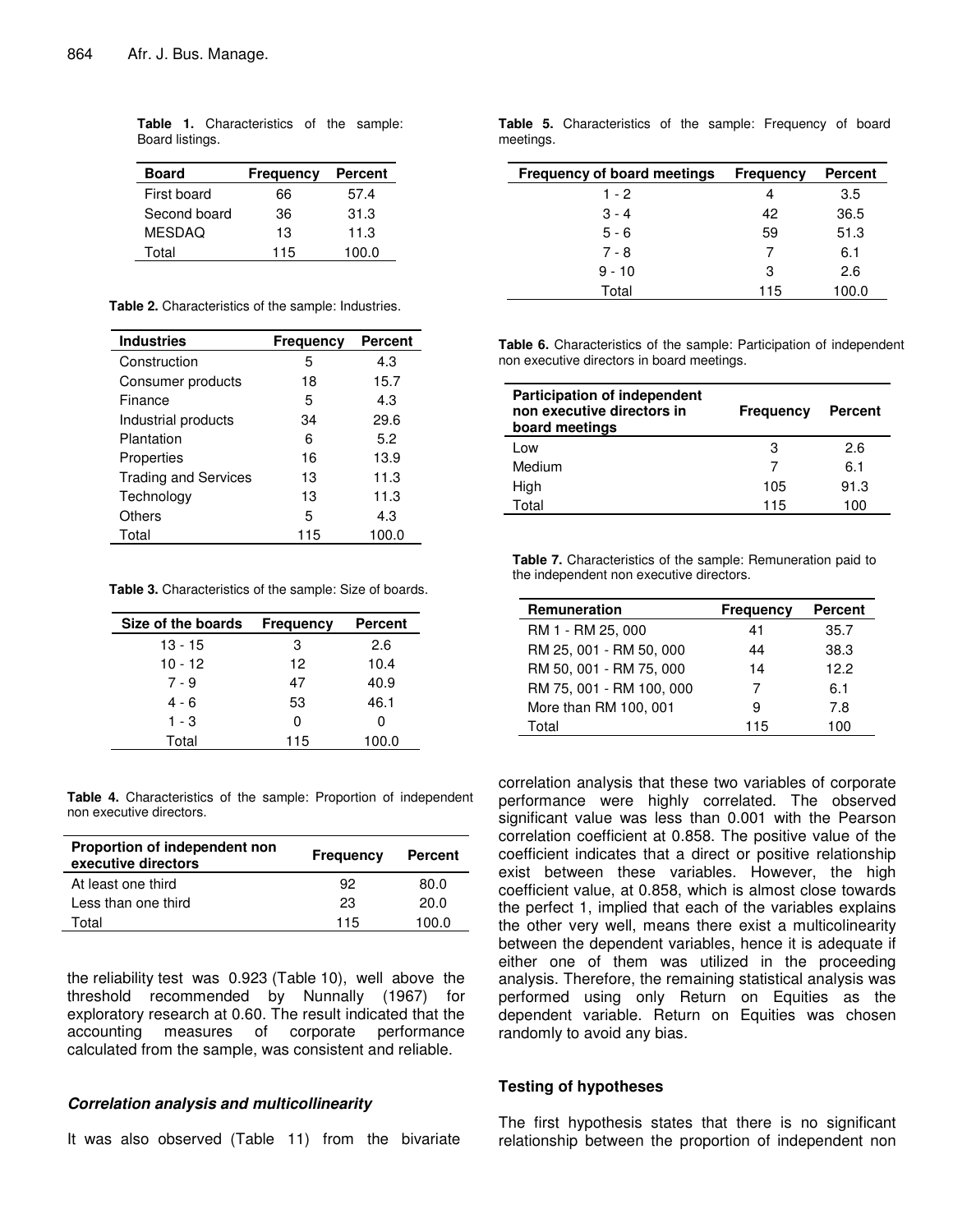**Table 8.** Tests of normality.

|                    | Kolmogorov-Smirnov(a) |     |      | <b>Shapiro-Wilk</b> |     |      |
|--------------------|-----------------------|-----|------|---------------------|-----|------|
| <b>Returns</b>     | <b>Statistic</b>      | df  | Sig. | <b>Statistic</b>    | df  | Sig. |
| Return on assets   | .188                  | 115 | .റററ | .740                | 115 | .000 |
| Return on equities | .205                  | 115 | .000 | .709                | 115 | .000 |

a, Lilliefors significance correction.

**Table 9.** Tests of normality after logarithmic transformation.

|                    | Kolmogorov-Smirnov(a) |     | <b>Shapiro-Wilk</b> |                  |     |      |
|--------------------|-----------------------|-----|---------------------|------------------|-----|------|
| <b>Returns</b>     | <b>Statistic</b>      | df  | Sig.                | <b>Statistic</b> | df  | Sig. |
| Return on assets   | .067                  | 110 | $.200(*)$           | .992             | 110 | .746 |
| Return on equities | .062                  | 111 | $.200$ (*)          | .984             | 111 | 226  |

\*, This is a lower bound of the true significance.

a, Lilliefors significance correction.

**Table 10.** Reliability statistics.

| Cronbach's Alpha No. of Items |  |
|-------------------------------|--|
| .923                          |  |

executive directors and corporate performance for Malaysian Public Listed Companies.

The hypothesis was tested using independent sample t-test, with the confidence level at 95%. Independent sample t-test makes the assumption that the mean value for two independent group will be statistically different. Table 12 shows the result of the independent sample ttest conducted, with the corporate performance measure – Return on Equities as the dependent variables while the proportion of Independent Non Executive Directors being the independent variable.

The test reveals that the homogeneity of variance assumption had been violated, hence the t-test with equal variances not assumed were taken for further interpretation. The observed significant values was more than the accepted alpha value at 0.05 ( $p = 0.166$ ), thus preventing the null hypothesis to be rejected and concluded that there is no relationship between the proportion of Independent Non Executive Directors and corporate performance of Malaysian Public Listed Companies.

The result of the One-way ANOVA revealed (Table 13) that the observed significant value was again more than accepted alpha value of 0.05; F  $(2,108) = 0.200$ ; p = 0.819, thus again prevented the null hypothesis to be rejected and concluded that there is no significant relation between the Independent Non Executive Directors' diligence and corporate performance for Malaysian Public Listed Companies.

The result of the second One-way ANOVA reveal (Table 14) an almost identical result with the significant value again more than the accepted alpha value of 0.05;  $F(4,106) = 1.547; p = 0.194.$ 

This result indicated that there is again no relationship between the Independent Non Executive Directors' motivation and the corporate performance of Malaysian Public Listed Companies.

#### **Other findings**

The result from other analysis revealed (Table 15) that there was no relationship between board size and the frequencies of meetings conducted and corporate performance of Malaysian Public Listed Companies.

However, it was observed through One-way ANOVA that there is a significant relationship between the industries in which the companies were involved and their performance. (F  $(8,102) = 2.286$ ; p = 0.027);

#### **Summary of findings**

Malaysian Code of Corporate Governance (2000) emphasized on the importance of outsider on the board to bring an independent judgment to the board and to enhance its effectiveness. However, the findings from this study revealed that the number of outsider did not bring any sort improvement towards the performance of a firm. Similarly, the size of board also did not play any significant role in improving the performance of the company.

It was also observed that the diligence of the Independent Non Executive Directors seems insignificant to the well being of the firm. There participations of the board meetings were not empirically related towards the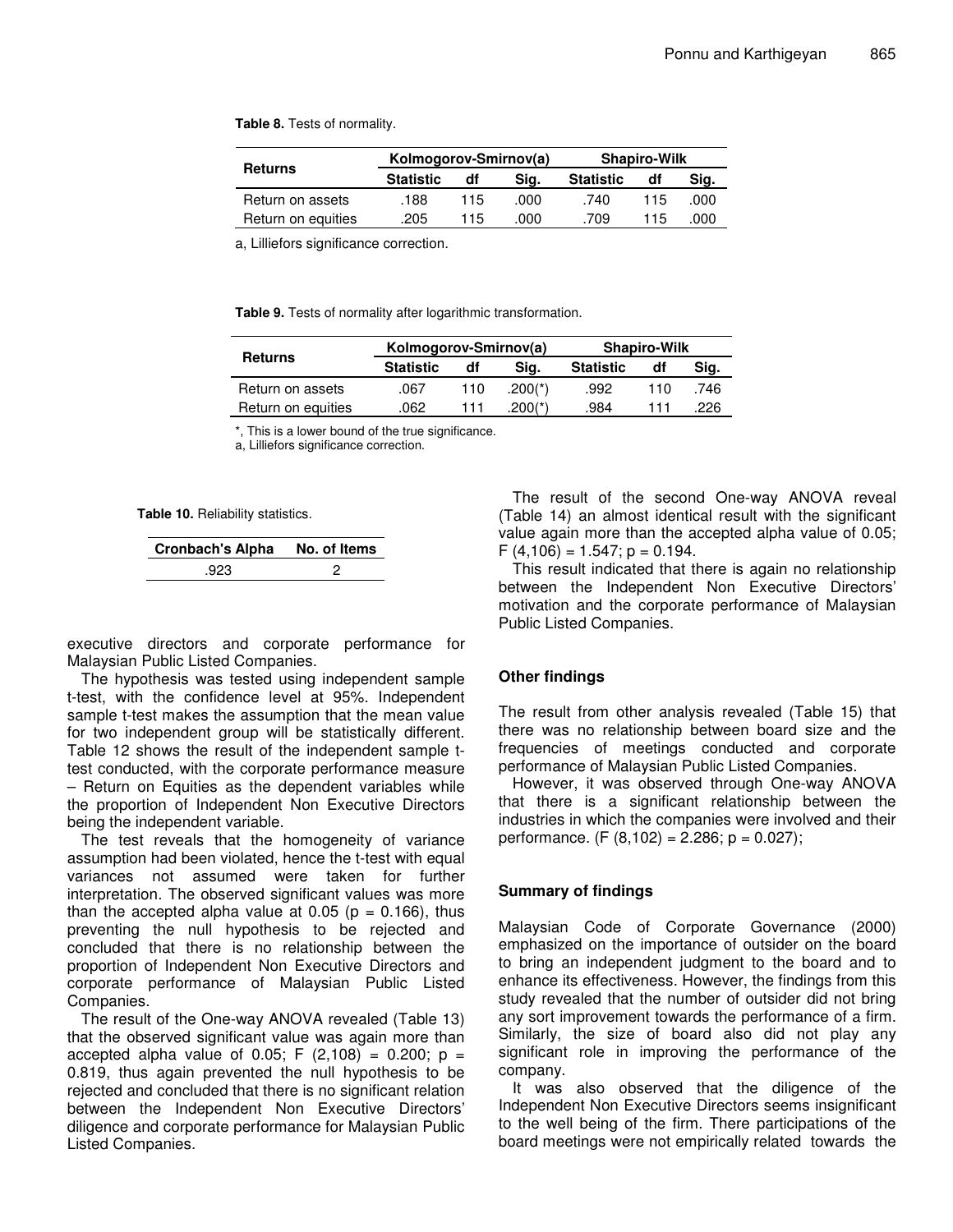|                    |                     | <b>Return on equities</b> | <b>Return on assets</b> |
|--------------------|---------------------|---------------------------|-------------------------|
|                    | Pearson correlation |                           | $.858$ <sup>(**)</sup>  |
| Return on equities | Sig. (2-tailed)     |                           | .000                    |
|                    |                     | 111                       | 108                     |
|                    | Pearson correlation | .858(**)                  |                         |
| Return on assets   | Sig. (2-tailed)     | .000                      |                         |
|                    |                     | 108                       | l 10                    |

**Table 11.** Correlation analysis between the dependent variables.

\*\* Correlation is significant at the 0.01 level (2-tailed).

**Table 12.** Independent samples t-test's output for the testing of the first hypothesis.

|                       |                                | Levene's test for<br>equality of variances |      | t-test for equality of means |        |                    |                           |                          |                                                 |              |
|-----------------------|--------------------------------|--------------------------------------------|------|------------------------------|--------|--------------------|---------------------------|--------------------------|-------------------------------------------------|--------------|
|                       |                                | F                                          | Sig. |                              | df     | Sig.<br>(2-tailed) | <b>Mean</b><br>difference | Std. error<br>difference | 95% confidence<br>interval of the<br>difference |              |
|                       |                                |                                            |      |                              |        |                    |                           |                          | Lower                                           | <b>Upper</b> |
| Return on<br>equities | Equal variances<br>assumed     | 1.250                                      | .266 | $-1.252$                     | 109    | .213               | $-13958$                  | .11148                   | $-0.36052$                                      | .08137       |
|                       | Equal variances<br>not assumed |                                            |      | $-1.410$                     | 41.060 | .166               | $-13958$                  | .09897                   | $-0.33945$                                      | .06030       |

**Table 13.** One-way ANOVA's output for the testing of the second hypothesis.

|                | <b>Return on equities</b> |     |             |      |      |  |
|----------------|---------------------------|-----|-------------|------|------|--|
|                | Sum of squares            | df  | Mean square |      | Sig. |  |
| Between groups | .093                      |     | .046        | .200 | .819 |  |
| Within groups  | 24.962                    | 108 | .231        |      |      |  |
| Total          | 25.055                    | 110 |             |      |      |  |

**Table 14.** One-way ANOVA's output for the testing of the third hypothesis.

|                | <b>Return on equities</b> |     |             |       |      |  |
|----------------|---------------------------|-----|-------------|-------|------|--|
|                | Sum of squares            | df  | Mean square |       | Sig. |  |
| Between groups | 1.382                     |     | .345        | 1.547 | .194 |  |
| Within groups  | 23.673                    | 106 | .223        |       |      |  |
| Total          | 25.055                    | 110 |             |       |      |  |

**Table 15.** Summary of other findings.

| <b>Null hypothesis</b>                                                                                       | <b>One-way ANOVA</b>                                  |                                          |
|--------------------------------------------------------------------------------------------------------------|-------------------------------------------------------|------------------------------------------|
| There is a significant relationship between the<br>board size and corporate performance.                     | Return on equities:<br>$F(3,107)=0.306$ ; p=0.821;    | Failed to reject the null<br>hypothesis. |
| There is a significant relationship between the<br>industry and corporate performance.                       | Return on equities:<br>$F(8, 102) = 2.286$ ; p=0.027; | Rejected<br>null<br>the<br>hypothesis.   |
| There is a significant relationship between the<br>frequency of board meetings and corporate<br>performance. | Return on equities:<br>$F(4,106) = 2.047$ ; p=0.093;  | Failed to reject the null<br>hypothesis. |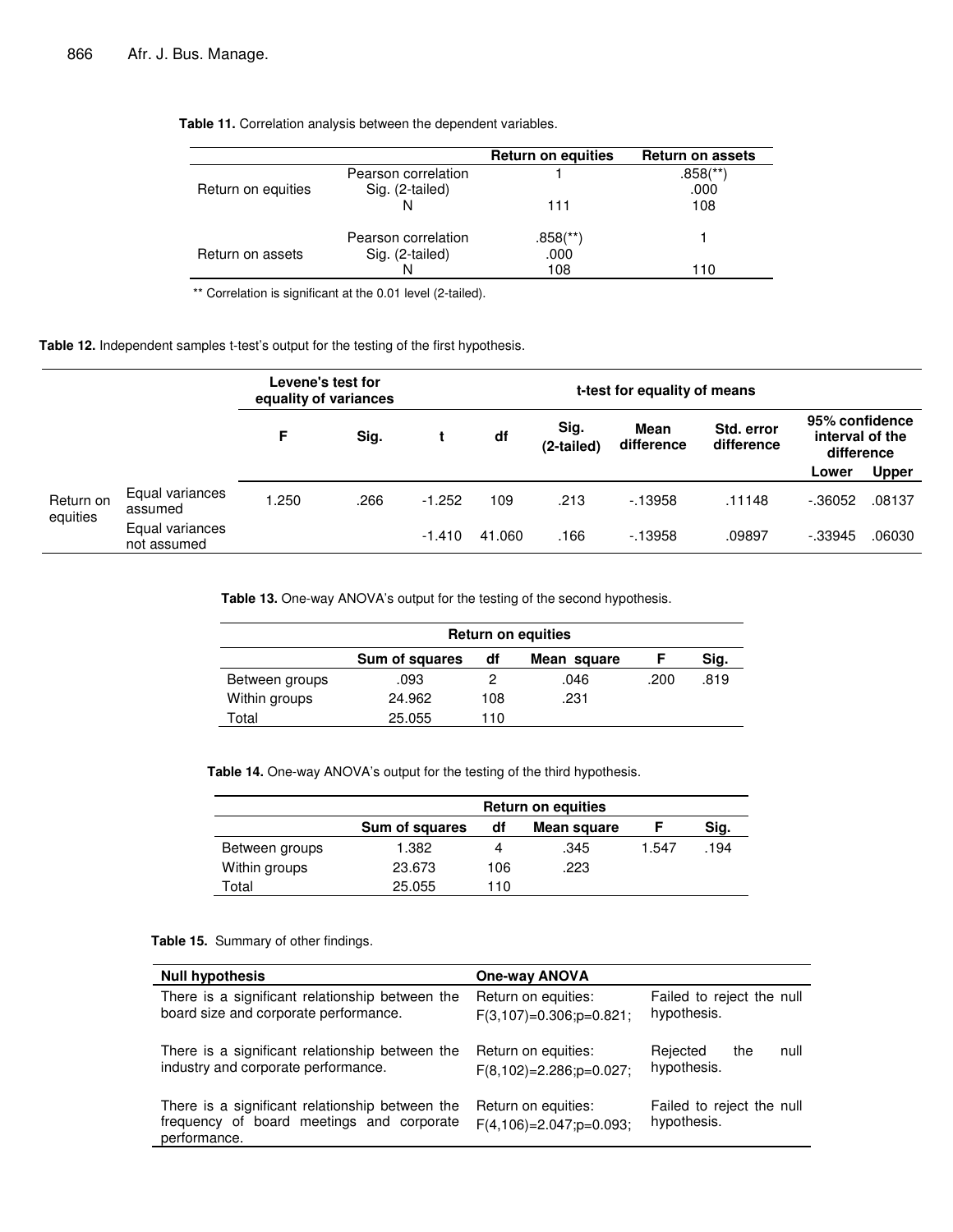corporate performance. Besides that, the frequency of board meetings also seems to be insignificant towards corporate performance. The same was observed with the compensation or the remuneration paid to these Independent Non Executive Directors. Surprisingly they were not extrinsically motivated by the remuneration paid by the companies.

However, it was observed that the industries in which the companies were involved seemed to have an impact on their corporate performance. This could be due to the fact that the performance could be influenced by the sensitivity of certain industries to macroeconomic, as well as to political factors.

## **LIMITATIONS AND SUGGESTIONS**

The study was focused on a single financial year. The outcome could be biased by the annual economical fluctuation and also by the influence of the legal and political environment surrounding the nation at the time of study. A more accurate and precise result could be obtained if the sample were driven from multiple financial years since this would reflect the performance of a listed company over a period time and be independent of external factor.

The sheer number and presence of Independent Non-Executive Directors could not be used to determine their contributions towards the well being of an organization. There are other factors, in regards to Independent Non Executive Directors, which might have impacted their contributions. The research should have focused also on related factors such as qualifications, previous work experience and age and work tenure.

The study also did not address the role played by the Independent Non Executive Directors in audit and remuneration committee. The research had been narrowed down only to the role they played in the board meetings. The result from this research could be attributed to the fact that maybe the Independent Non Executive Directors role are more into governance perspective, rather into corporate strategy planning or the allocation of resources. Future studies, if taken, should address in depth the role played by them in relevant committee.

Besides that, the research was also focused on only accounting measures of performance. However, the accounting measures capture only historical aspects of firm performance (McGuire et al., 1986) and they are subject to bias from managerial manipulation and differences in accounting procedures (Branch, 1983; Brilloff, 1972). Market measures on the other hand are forward looking and focus on market performance. They are less susceptible to different accounting procedures and represent the investor's evaluation of the ability of a firm to generate future economic earnings (McGuire et al., 1988).

## **Conclusion**

The Cadbury Report and the Hampel Report were developed based on experience in United Kingdom. It was designed to suit the political, economical and cultural needs of this country. The rationale beyond the decision to adapt these reports into Malaysian Code of Corporate Governance (2000) seems totally unjustifiable. The recommendation and the requirements, at least on matters related to board compositions, board meetings, the role of outsiders and the remuneration packages seemed not to benefit Malaysian Public Listed Companies. Though it is hard to identify the exact reason for this, one obvious issue need to be addressed now, is that the code need to be revised again by taking into consideration the external factors influencing or affecting our companies, which includes the political, economic and cultural factors in Malaysia. A code developed for an Anglo-Saxon business model definitely would not suit the Asian business model.

The hybrid nature of the code also needs to be addressed. Flexibility of corporate guidelines means the door has already been open for manipulations. This is evident with the recent outbreak of corporate scandals.

In a time where the world is rocked by corporate scandals, there exists a need for the government to play a more crucial role in preventing the reoccurrence of these scandals. Government needs to provide much more stringent guidelines while ensuring the enforcement is closely monitored. Existence of a code without proper implementations will definitely prove to be futile. The current scenarios show that enforcements only take place when a new scandal is discovered.

Malaysian Code of Corporate Governance (2000) has been in place since the year 2000. However, it is quite clear that there are a lot of loopholes in term of its guidelines and also in its implementation. The responsibility now is solely on the shoulders of the government to ensure effective corporate governance is maintained throughout the nation, for as far as businesses are concerned, though many like deny it, the main priority is to maximize profit with ethical codes taking a back seat.

#### **REFERENCES**

- Abbott LJ, Parker S, Peters GF, Raghunandan K (2003). The association between audit committee characteristics and audit fees., Auditing*:* A J. Pract. Theory, 22(2): 17–32.
- Adam RB (2000). What do boards do? Evidence from committee meeting and director compensation. Working paper, Federal Reserve Bank of New York.
- Agrawal A, Knoeber CR (1996). Firm performance and mechanisms to control agency problems between managers and shareholders, J. Financ. Quant. Anal., 31: 377-397.
- Bacon J, Brown JF (1973). Corporate Directorship Prices, Role, Selection and Legal Status of the Board, New York: The Conference Board, Inc.
- Baysinger B, Butler H (1985). Corporate governance and the board of directors: Performance effects of changes in board composition. J.